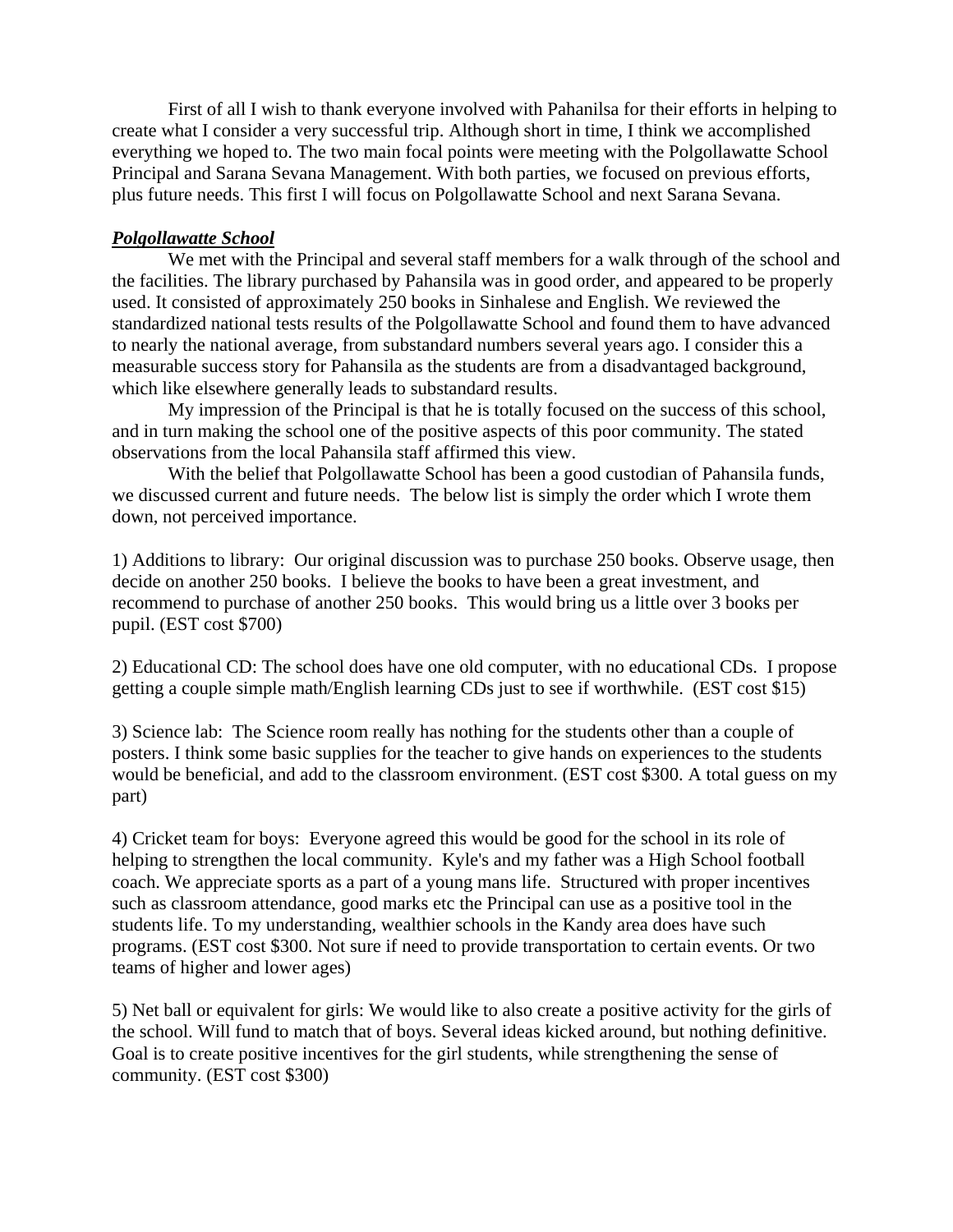6) Technical/Vocational students: We all agreed one of the key programs we should focus on for '09 is the transition from Polgollawatte School to Vocational/Tech training. Principal showed me a graduation picture of one his students from culinary school. Student subsequently hired by good hotel group. To me this is end game. The transition from classroom schooling to training for a good occupation. The challenge for Pahansila is to;

A) To identify worthy and needy candidates

B) Secure them space in vocational training

C) Monitors their progress through securing a job.

A step up in complexity from previous programs, but the results from the first year appear to make this program a success.

7) Vocational training on site. Principal and Pahansila staff discussed bringing vocational trainers on site to the school. This would consist of very basic carpentry, masonry etc. Again we are looking at creating more than a school, but a place in the community where the youth can get broad positive life experiences. We would need to purchase tools (EST cost \$150) and compensate tutors at proper local wage.

8) Playground equipment: Schools need play grounds. Some structures exist, like swing sets, but need new seats etc. Local MP has arranged for landfill to be delivered to build land for new playground. Once Principal as land situation sorted out, possibly local Pahansila staff can work with him on accessing playground equipment needs for his school. (EST cost \$300)

In this review I did not discuss our current tutoring programs at Polgollawatte School. They appear from test results to be very successful. Something for everyone to be proud of. I choose not to discuss them as they are working as planned. The local Pahansila staff has a great handle on the situation.

## *Sarana Sevana Orphanage*

On the afternoon of Aug 22, I along with the Pahansila staff visited the Sarana Sevana orphanage. Prior to going to the orphanage we purchased SL national cricket team jerseys for the inmates. Once at the orphanage we distributed the jerseys to the inmates. Needless to say, they where very delighted with the gift. We were short a couple of large sizes, which Pahansila staff will get for the larger boys later. We also purchased additional jerseys so as new inmates are assigned to Sarana Sevana they will receive a SL national cricket team jersey. This is to assure a positive item in their lives as they move into their new home.

Once at Sarana Sevana, we met the Kandy Buddhist Association personal, plus they new matron. We have heard nothing but positive things about the new matron. She seemed very warm and appreciative. After a tour of the facilities, we then proceeded to create a list of needed items for Sarana Sevana. The below is the list with comments.

1) Sickroom: The Dr. from the Kandy Buddhist Association (I apologize, I am looking for her name can not find it. Totally wonderful person that I meet every trip.) stated the need for a separate sickroom. Last year one of the boys got the mumps, and being unable to isolate him, they rest go the mumps. An expensive item but a basic quality of life issue. (EST cost \$3000).

2) Chimney in kitchen: Meals prepared on wood burning fire. Smoke isn't being properly ventilated causing smoke to fill the room and soot to form on the ceiling. When it rains, the soot then falls from the ceiling across the kitchen. Since the rainy season is approaching, I told Nande